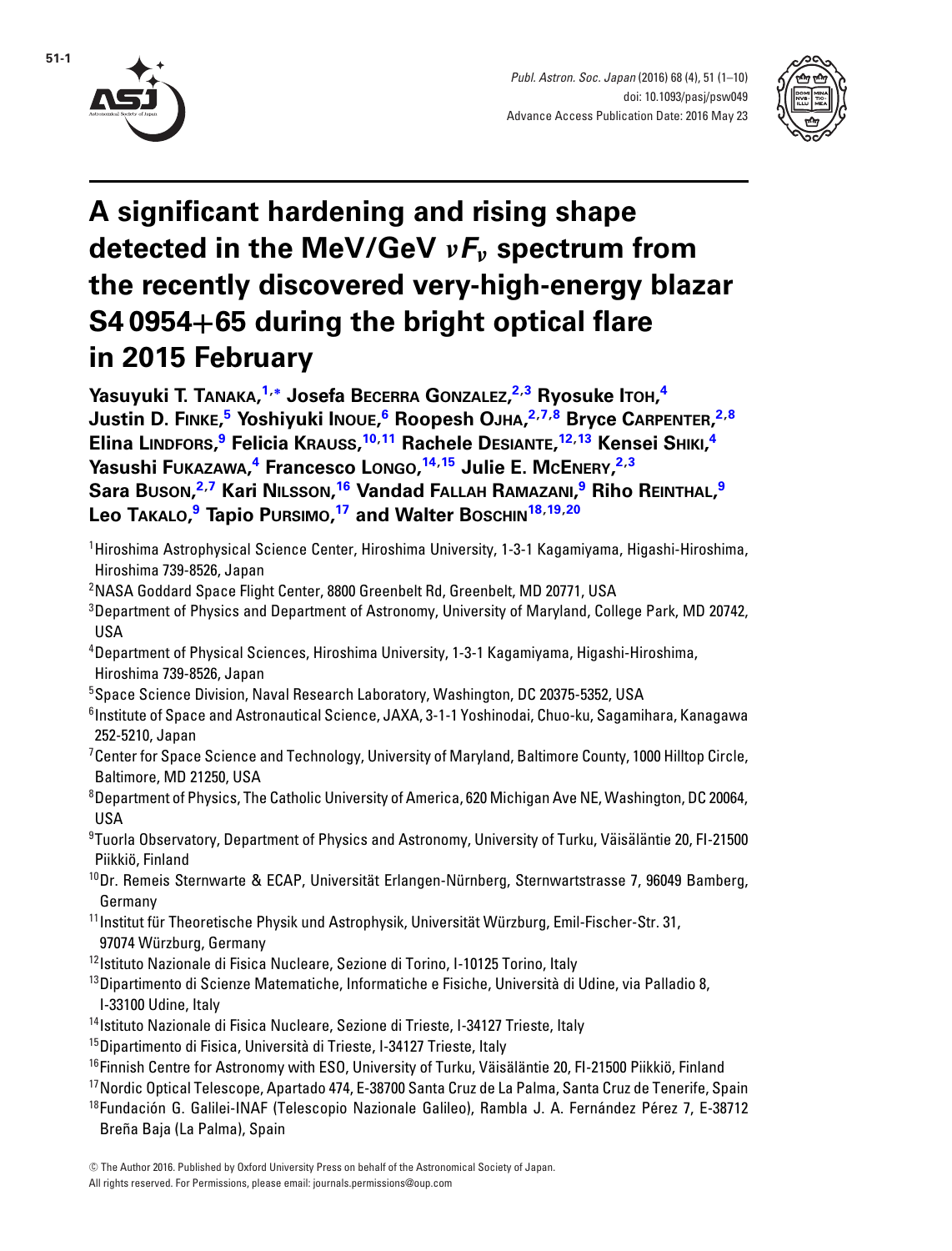<sup>19</sup>Instituto de Astrofísica de Canarias, C/Vía Láctea s/n, E-38205 La Laguna (Tenerife), Spain

<span id="page-1-2"></span><span id="page-1-1"></span><sup>20</sup>Departamento de Astrofísica, Univ. de La Laguna, Av. del Astrofísico F. Sánchez s/n, E-38205 La Laguna (Tenerife), Spain

<span id="page-1-0"></span><sup>∗</sup>E-mail: [ytanaka@hep01.hepl.hiroshima-u.ac.jp](mailto:ytanaka@hep01.hepl.hiroshima-u.ac.jp)

Received 2015 December 16; Accepted 2016 April 12

## **Abstract**

We report on Fermi Large Area Telescope (LAT) and multi-wavelength results on the recently discovered very-high-energy (VHE, *E* > 100 GeV) blazar S4 0954+65 (*z* = 0.368) during an exceptionally bright optical flare in 2015 February. During the time period (2015 February 13/14, or MJD 57067) when the MAGIC telescope detected VHE  $\gamma$ -ray emission from the source, the Fermi-LAT data indicated a significant spectral hardening at GeV energies, with a power-law photon index of  $1.8 \pm 0.1$  compared with the 3FGL (The Fermi LAT 4-Year Point Source Catalog) value (averaged over four years of observation) of 2.34  $\pm$  0.04. In contrast, Swift X-Ray Telescope data showed a softening of the X-ray spectrum, with a photon index of  $1.72 \pm 0.08$  (compared with  $1.38 \pm 0.03$  averaged during the flare from MJD 57066 to 57077), possibly indicating a modest contribution of synchrotron photons by the highest-energy electrons superposed on the inverse Compton component. Fitting of the quasi-simultaneous  $\left($  < 1 d) broad-band spectrum with a onezone synchrotron plus inverse-Compton model revealed that GeV/TeV emission could be produced by inverse-Compton scattering of external photons from the dust torus. We emphasize that a flaring blazar showing high flux of  $\gtrsim$ 1.0  $\times$  10<sup>−6</sup> photons cm $^{-2}$  s $^{-1}$  $(E > 100 \text{ MeV})$  and a hard spectral index of  $\Gamma_{\text{GeV}} < 2.0$  detected by Fermi-LAT on daily timescales is a promising target for TeV follow-up by ground-based Cherenkov telescopes to discover high-redshift blazars, investigate their temporal variability and spectral features in the VHE band, and also constrain the intensity of the extragalactic background light.

**Key words:** BL Lacertae objects: individual (S4 0954+65) — galaxies: active — galaxies: jets— gamma rays: galaxies — X-rays: galaxies

## **1 Introduction**

In the diverse family of active galactic nuclei (AGN), blazars stand out due to their extreme variability in all wavebands and over a broad range of timescales. Their predominantly non-thermal emission arises in relativistic jets that are pointed close to our line of sight. The resulting Doppler boosting is responsible for their short-timescale variability, apart from boosting their flux and creating the illusion of superluminal motion (e.g., Urry & Padovani [1995\)](#page-9-0). This broad-band variability presents both a challenge and an opportunity. On the one hand, the variability makes it difficult to construct a physical model of high-energy emission from blazars. On the other hand, the variability also provides important constraints on the many open questions about the origin of blazar emission. With continuous monitoring of the sky by the Fermi Gamma-ray Space Telescope, and observations by X-ray satellites as well as ground-based telescopes in the radio through TeV bands, we are able

to make near-simultaneous observations that contribute to addressing these questions (e.g., Abdo et al. [2011a,](#page-8-0) [2011b\)](#page-8-1).

Blazars are typically divided into BL Lac objects and flat spectrum radio quasars (FSRQs) with the formal distinction being the absence or presence, respectively, of emission lines with a rest-frame equivalent width  $\geq$ 5 Å (e.g., Marcha et al. [1996\)](#page-9-1). S4 0954+65 is a blazar at a redshift  $z =$ 0.368 (Stickel et al. [1993;](#page-9-2) Lawrence et al. [1996\)](#page-9-3). Although a recent paper by Landoni et al. [\(2015\)](#page-9-4) reported a more distant lower limit to the redshift at  $z \geq 0.45$ , our preliminary result for the source spectrum taken with the Telescopio Nazionale Galileo 3.58-m telescope confirms  $z =$ 0.368 (J. Becerra Gonzalez et al. in preparation). This object clearly meets the formal definition of a BL Lac (see table 35 and figure 8 of Lawrence et al. [1996\)](#page-9-3). However, its archival (non-simultaneous) multi-wavelength spectral energy distribution (SED) hints at the presence of a "blue bump"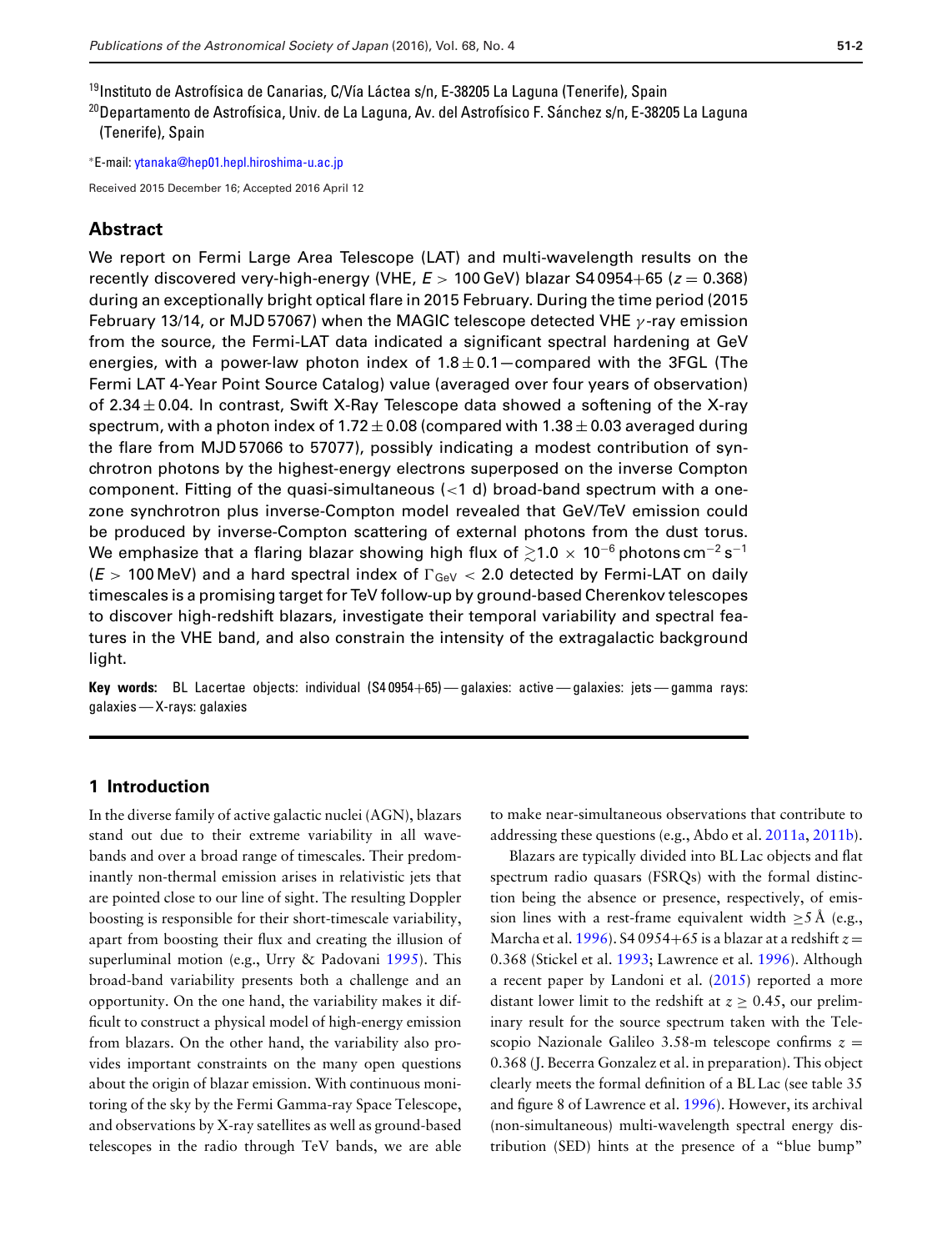more typical of a FSRQ. Past X-ray observation by ROSAT (e.g., Comastri et al. [1997\)](#page-8-2) shows a flatter energy distribution than is typical for a radio-selected BL Lac, leading to the suggestion that S4 0954+65 may be a transition object with properties that lie in between the BL Lac and FSRQ classes. This idea has also been explored by Ghisellini et al. [\(2011\)](#page-8-3), who, however, conclude that it should be classified as a LBL (a "low-peaked" BL Lac object) based on the luminosity of the broad-line region in Eddington units, rather than the emission lines' equivalent width.

A powerful  $\gamma$ -ray flare was detected from S4 0954+65 by Fermi Large Area Telescope (LAT) on 2014 November 25 (Krauss [2014\)](#page-9-5) when its daily averaged γ -ray flux (*E* > 100 MeV) was about 32 times its average flux in the Fermi-LAT third source catalog (3FGL catalog, see Acero et al. [2015\)](#page-8-4). In late 2015 January, Carrasco et al. [\(2015a\)](#page-8-5) reported an increase by a factor of three in its nearinfrared (NIR) emission. This heralded the beginning of unprecedented optical/NIR activity in this object with its *V*-band magnitude brightening by two magnitudes (Stanek et al. [2015\)](#page-9-6), continued flaring in the NIR band (Carrasco et al. [2015b\)](#page-8-6), and its brightest ever optical state reported (Spiridonova et al. [2015a,](#page-9-7) [2015b\)](#page-9-8). Rapid intra-night variability in the *R*-band was detected on 2015 February 11–15 (Bachev [2015\)](#page-8-7). An increase in the degree of optical polarization in the *R*-band was also observed from 14% on 2015 February 18 to 25% on 2015 February 9 (Jorstad [2015\)](#page-9-9).

On 2015 February 13/14 (MJD 57067) the MAGIC telescopes detected very-high-energy (VHE; *E* > 100 GeV) emission from S4 0954+65 (Mirzoyan [2015b\)](#page-9-10). This coincided with the detection of an unusually hard  $\gamma$ -ray  $(E > 0.1$  GeV) spectrum by Fermi-LAT along with an elevated  $\gamma$ -ray flux (Ojha et al. [2015\)](#page-9-11). In this paper, we make a detailed study of the evolution of the  $\gamma$ -ray spectrum and its relationship to activity in the X-ray and optical bands. We first present our observations in section 2. Then we show the results in section 3, and discuss them in section 4. Throughout this paper, we use the cosmology  $H_0 = 70 \text{ km s}^{-1} \text{ Mpc}^{-1}$ ,  $\Omega_m = 0.3$ , and  $\Omega_{\Lambda} = 0.7$  (Komatsu et al. [2009\)](#page-9-12). Note that S4 0954+65 is listed in the second Fermi-LAT catalog of high-energy sources (2FHL catalog, see Ackermann et al. [2016\)](#page-8-8) as 2FHL J0958.3+6535.

## **2 Observations**

## 2.1 Fermi-LAT

The LAT on board the Fermi satellite monitors the entire  $\gamma$ -ray sky every three hours in the energy range from 20 MeV to  $>300$  GeV (Atwood et al. [2009\)](#page-8-9). We selected Pass 7 reprocessed source-class events, from 2008 August 4 to 2015 April 30, within a 10◦ circular region

centered at the location of S4 0954+65. The analysis was performed with the ScienceTools software package version v9r33p0 using the instrument response function P7REP\_SOURCE\_V15 (Ackermann et al. [2012a\)](#page-8-10). A zenith angle cut of  $\langle 100^\circ$  was applied to reduce the contamination from the Earth Limb. The appropriate Galactic diffuse emission model (gll\_iem\_v05\_rev.fit) and isotropic component (iso\_source\_v05.txt) were used.<sup>1</sup> The normalizations of both components in the background model were allowed to vary freely during the spectral fitting. The unbinned maximum-likelihood method implemented in the gtlike tool was used. For a first likelihood fit, the model included all the 3FGL (Acero et al. [2015\)](#page-8-4) sources within a 15◦ circular region around S4 0954+65. Spectral indices and fluxes were left free for the fit for sources within 10◦, while sources from 10◦ to 15◦ were frozen to the catalog values. The significance of each source was evaluated using the test statistic TS =  $2(\log L_1 - \log L_0)$ , where *L* is the likelihood of the data given the model with  $(L_1)$  or without  $(L<sub>0</sub>)$  the source, and TS is interpreted as a detection significance of  $\sim \sqrt{TS}\sigma$  (e.g., Mattox et al. [1996\)](#page-9-13). A maximumlikelihood analysis was performed with several iterations to remove sources not contributing to the region of interest (low TS values, up to a maximum of  $TS = 10$ ). The light curve has been calculated in 30-, 7-, and 1-d time-bins modeling the source with a single power-law spectrum (as described in the 3FGL catalog). Both the flux and spectral index of S4 0954+65 were left free during the light-curve calculation, while the rest of the point sources were fixed and only the diffuse Galactic and isotropic models were allowed to vary.

The LAT SEDs were calculated for four time intervals which show different characteristics in the multiwavelength light-curve (see section 3 for details). In all cases the spectrum is well-fitted by a single power law (PL). A curvature test was performed on the SEDs in each time interval assuming a log-parabolic (LP) fit for comparison with the power law. As defined in Nolan et al. [\(2012\)](#page-9-14), the curvature test statistic can be expressed as  $TS_{curve} = (TS_{LP} - TS_{PL}).$ We do not find significant curvature in any of the above periods.

#### 2.2 X-ray

The Swift X-Ray Telescope (XRT: Burrows et al. [2005\)](#page-8-11) observed S4 0954+65 many times since 2006 July, and all the XRT data presented here were taken in photon-counting (PC) mode. Data reduction and calibration were performed with HEASoft v6.4 standard tools. We selected events of

<sup>&</sup>lt;sup>1</sup> Available at  $\frac{http://fermi.gsfc.nasa.gov/ssc/data/access/lat/BackgroundModels}$  $\frac{http://fermi.gsfc.nasa.gov/ssc/data/access/lat/BackgroundModels}$  $\frac{http://fermi.gsfc.nasa.gov/ssc/data/access/lat/BackgroundModels}$ [.html](http://fermi.gsfc.nasa.gov/ssc/data/access/lat/BackgroundModels.html)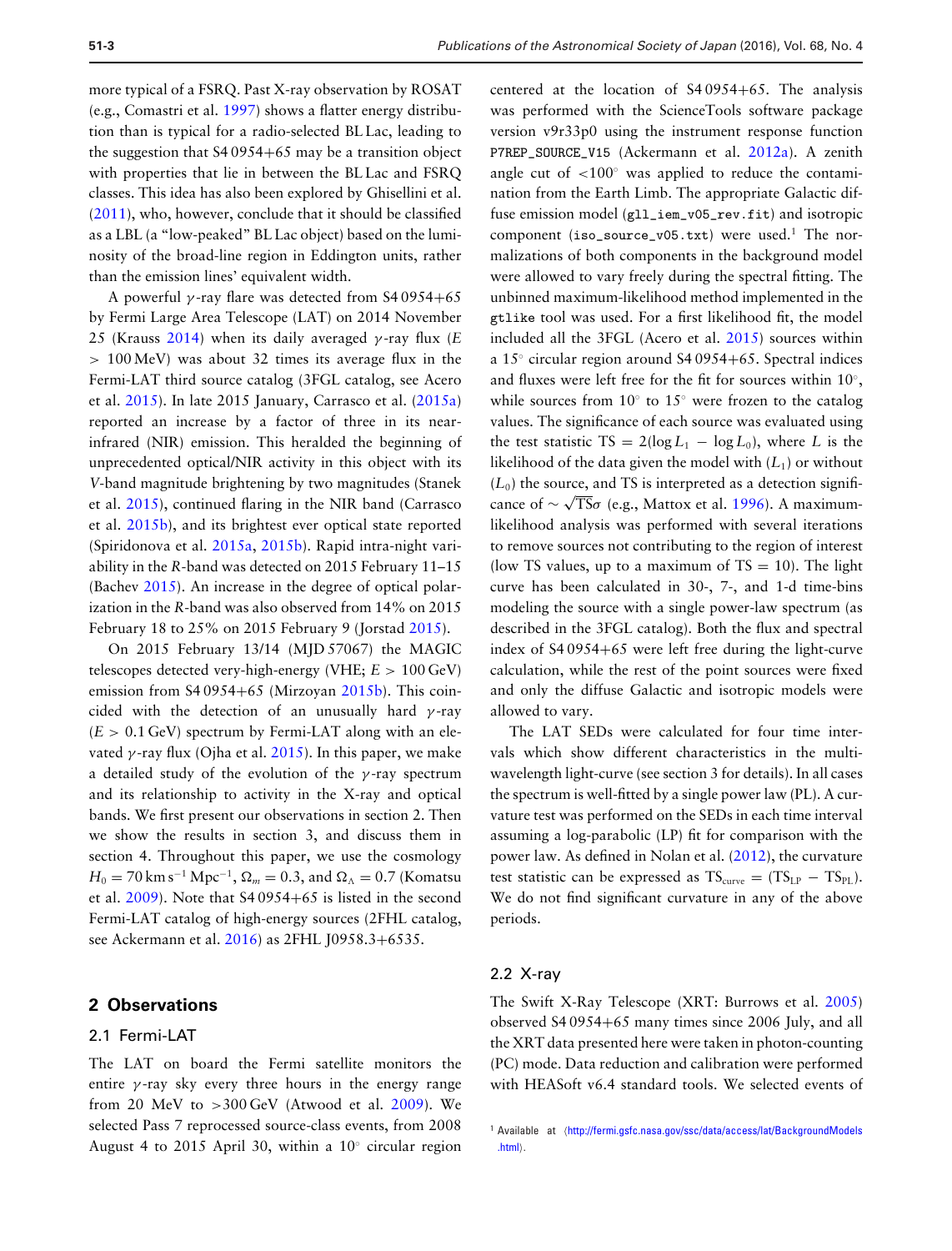0.3–8 keV and grades 0–12 for analysis. Source spectra were binned to include a minimum of 20 counts in each bin to allow  $\chi^2$  minimization fitting. Response files were generated with xrtmkarf, with corrections applied for point-spread function losses and CCD defects. For spectral analysis we used the XSPEC software package version 12.3.0.

We fit the Swift/XRT data by assuming an absorbed single power-law model where hydrogen column density for the direction of S4 0954+65 is fixed to the Galactic value of  $N_H = 4.8 \times 10^{20}$  cm<sup>-2</sup>, which is estimated from the Leiden/Argentine/Bonn (LAB) Survey of Galactic H I (Kalberla et al. [2005\)](#page-9-15). All the data were well represented by the absorbed power-law model except that taken on MJD 57077 (obsID: 00033530018) for which a broken power-law model is applied (see section 3 for details).

#### 2.3 Optical and ultraviolet photometry

We analyzed optical and ultraviolet data in *V*, *B*, *U*, *UVW1*, *UVM2*, and *UVW2* bands taken with the Ultraviolet and Optical Telescope (UVOT, Roming et al. [2005\)](#page-9-16) onboard Swift. The UVOT data were reduced following the standard procedure for CCD photometry. Source counts were extracted from a circular region of 5" radius, while background counts were measured from an annulus centered on the target position with inner and outer radii of 27".5 and 35 , respectively. The net source counts were converted to flux densities using the standard zero points (Poole et al. [2008\)](#page-9-17). The fluxes were corrected for Galactic extinction (Schlegel et al. [1998\)](#page-9-18) to obtain the intrinsic fluxes ( $A_V$  =  $0.321, A_B = 0.436, A_U = 0.492, A_{UVW1} = 0.784, A_{UVM2} =$  $1.146$ ,  $A_{UVW2} = 1.091$ ).

The source was observed in the optical *R*-band as part of the Tuorla blazar monitoring program (Takalo et al. [2008\)](#page-9-19).2 These observations were made using the 35-cm Celestron telescope attached to the KVA 60-cm telescope (La Palma, Canary Islands, Spain). The data have been analyzed using the semi-automatic pipeline developed at the Tuorla Observatory (K. Nilsson et al. in preparation ). The observed fluxes have been corrected for Galactic extinction using values from Schlafly and Finkbeiner [\(2011\)](#page-9-20) (see the Appendix of their paper). S4 0954+65 was also observed by the 2.56-m Nordic Optical Telescope (NOT) in SDSS (Sloan Digital Sky Survey) *u* and *z* bands. The data were reduced (de-biasing, flat-field correction) using standard IRAF routines. By using aperture photometry with the typical aperture radius 1."0–1."5, we measured the source magnitudes against the stars 3 and 6 in Raiteri et al. [\(1999\)](#page-9-21).

## **3 Results**

Figure [1](#page-4-0) displays the Fermi-LAT 30-d binned light curve from 2008 August to 2015 April. S4 0954+65 entered a high state after MJD 56900 and hence we produced a Fermi-LAT weekly (7-day) binned light curve together with a daily KVA *R*-band one during the high state (figure [1,](#page-4-0) lower panel). The brightening in the  $\gamma$ -ray and optical bands is prominent in particular between MJD 57050 and 57100. To investigate the details of flux and spectral changes in multiple bands, we constructed Fermi-LAT, Swift/XRT, Swift/UVOT, and KVA light curves in each of the time periods and they are shown in figure [2.](#page-5-0) Note that the MAGIC telescope detected sub-TeV emission on MJD 57067.0 (Mirzoyan [2015b\)](#page-9-10). Indeed, on MJD 57066 and 57067, Fermi-LAT detected a moderate 0.1–300 GeV flux of  $\sim$ 1.0 × 10<sup>-6</sup> photons cm<sup>-2</sup> s<sup>-1</sup> but with an unusually hard spectrum of  $\Gamma_{\text{GeV}}$  < 2.0, where  $\Gamma_{\text{GeV}}$  is the photon power-law index on daily timescales in the LAT band (see second panel of figure [2\)](#page-5-0). Note here that the 4-yr averaged power-law index of the LAT spectrum is  $2.38 \pm 0.04$ (Acero et al. [2015\)](#page-8-4) and that a similarly hard GeV spectrum was observed on MJD 57059.

Interestingly, the quasi-simultaneous (<1 d) Swift/XRT spectrum showed a clear softening ( $\Gamma_x = 1.72 \pm 0.08$ ) compared to that measured on the other days during the high state shown here ( $\Gamma_x = 1.38 \pm 0.03$ , see table [1\)](#page-6-0). The simultaneous *R*-band flux was almost at the brightest level during this outburst.

Note also that Fermi-LAT detected a 51-GeV photon from the close vicinity of  $$4\,0954+65$  on MJD 57066.98, which was exactly simultaneous with the time of the MAGIC VHE detection. The angular separation between this 51-GeV event and the position of S4 0954+65 was only  $0.013$  and the probability that the event belongs to S4 0954+65 was <sup>&</sup>gt;99% based on the gtsrcprob tool available in the ScienceTools. The quasi-simultaneous SED on MJD 57066.5–57067.5 (period A), which is selected to include the MAGIC VHE detection time, is shown in the upper left-hand panel in figure [3.](#page-6-1)

On the next day (MJD 57068–57069, period B), the 0.1–300 GeV flux slightly decreased and the LAT spectrum became softer ( $\Gamma = 2.3 \pm 0.2$ ), while the X-ray spectrum became harder. In addition, the optical flux showed a sharp decrease. On MJD 57069–57070 (period C), GeV  $\gamma$ -ray, X-ray, and optical fluxes increased again. The Fermi-LAT and Swift/XRT spectra were intermediate with powerlaw indices of  $\Gamma_{\text{GeV}} = 2.0 \pm 0.1$  and  $\Gamma_x = 1.41 \pm 0.08$ , respectively. After that, fluxes in the MeV/GeV, X-ray, and optical bands showed a gradual decrease with an almost similar spectral shape, but on MJD 57077–57078 (period D), the X-ray spectrum showed the hardest index

 $2$  (<http://users.utu.fi/kani/1m>).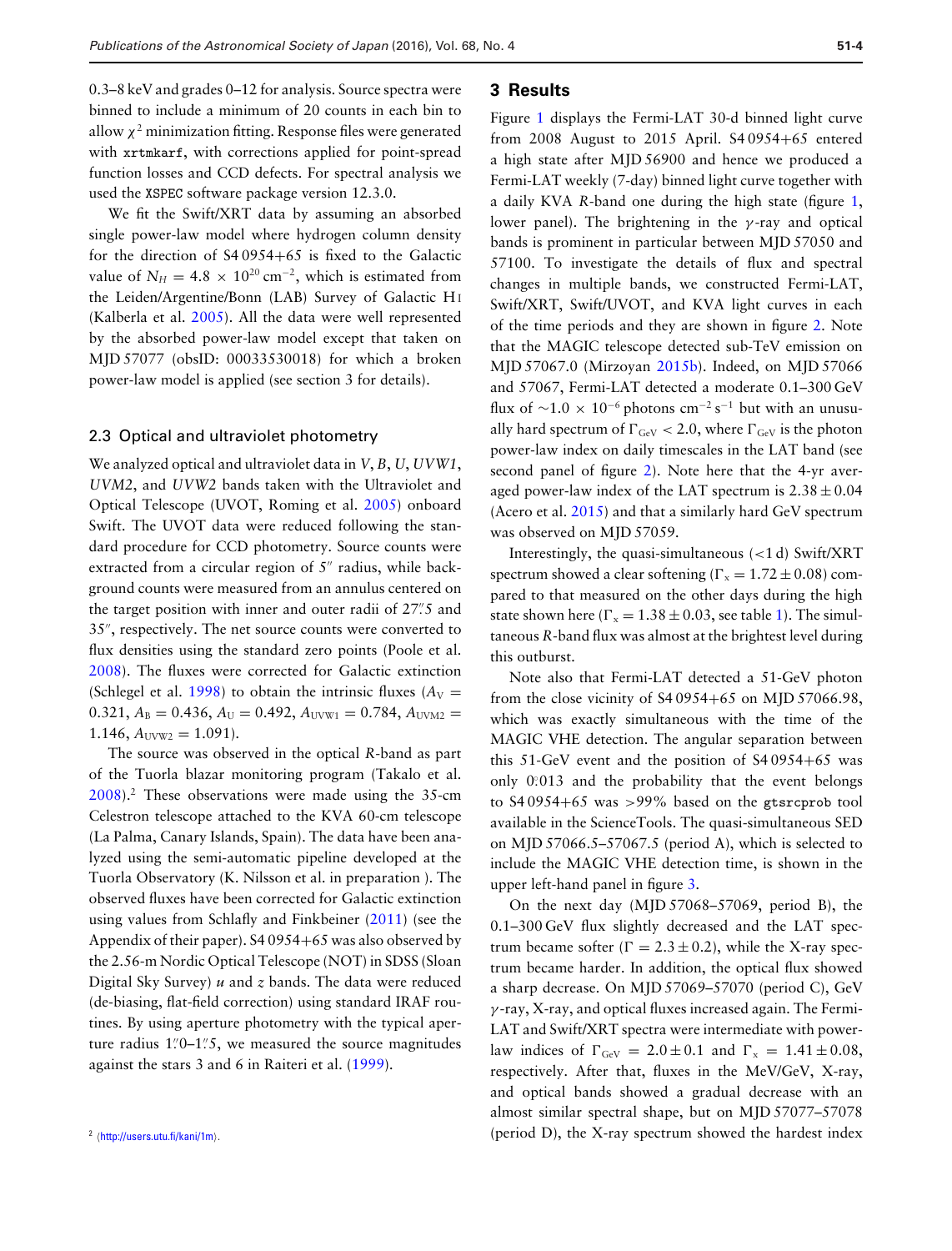<span id="page-4-0"></span>

**Fig. 1.** (Upper) Fermi-LAT 30-d binned 0.1–300 GeV flux light curve of S4 0954+65 from 2008 August to 2015 April. Black triangles show 90% confidence level upper limits when TS < 4. They are calculated by assuming a single power-law spectrum of  $\Gamma = 2.34$ , taken from the 3FGL catalog (Acero et al. [2015\)](#page-8-4). (Lower) Fermi-LAT 7-d binned and KVA daily R-band extinction-corrected (A<sub>R</sub> = 0.259) light curves during high state from MJD 56900 to 57150. The two vertical dashed lines indicate the period of "highest" state from MJD 57050 to 57100. Note that daily light curves during the "highest" state in  $\gamma$ -ray, X-ray, optical, and UV bands are shown in figure [2.](#page-5-0) (Color online)

during this outburst. Note here that the limited statistics of Fermi-LAT makes it hard to draw strong conclusions on the evolution of the  $\gamma$ -ray spectral index between periods B and D. We checked the XRT data on period D and found that larger systematic residuals are present in the lower and higher energy, and hence we fitted the data using a broken power-law model. The broken powerlaw model is statistically favored over a single powerlaw (*p*-value of 5.1  $\times$  10<sup>-4</sup> from an *F*-test). The bestfitting values were  $\Gamma_{\text{low}} = 0.78_{-0.22}^{+0.21}$ ,  $\Gamma_{\text{high}} = 1.90_{-0.39}^{+0.57}$ , and  $E_{\text{break}} = 2.66_{-0.48}^{+0.70}$  keV. Note that Ghisellini et al. [\(2011\)](#page-8-3)

also claimed from Swift/XRT data accumulated over 2006 to 2010 that a broken power-law is a better representation for the X-ray spectrum of S4 0954+65 (see table 2 of their paper).

# **4 Discussion**

To derive physical quantities at the emission site, the broadband spectra for the four selected periods are modeled by a one-zone synchrotron plus inverse-Compton model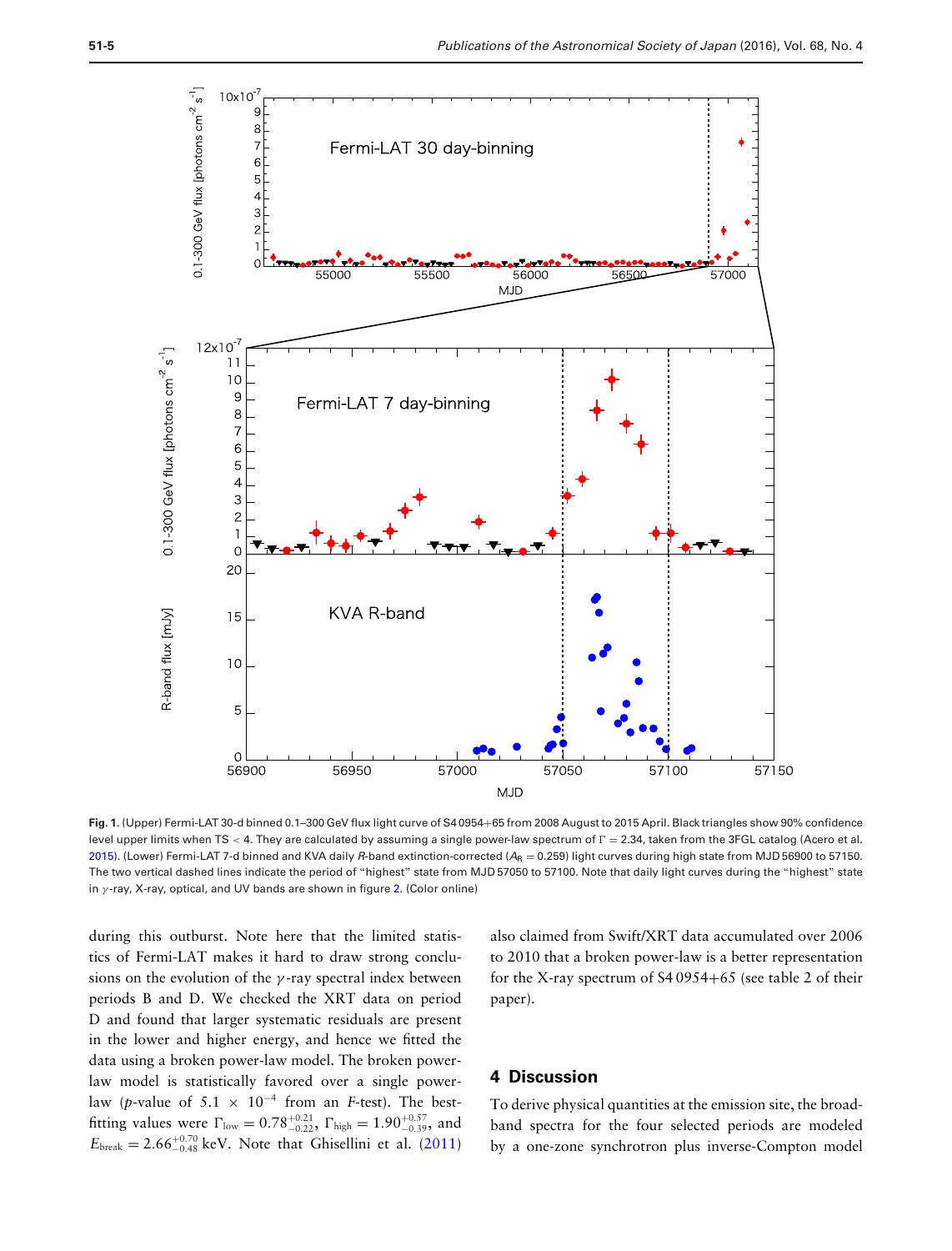<span id="page-5-0"></span>

**Fig. 2.** Multi-wavelength light curves of S4 0954+65 during the "highest" state between MJD 57050 and 57100. From top to bottom: Fermi-LAT 1-d binned 0.1–300 GeV flux, Fermi-LAT daily photon power-law index, Swift/XRT flux (0.3–8 keV), Swift/XRT photon power-law index, and optical/UV fluxes in seven bands measured by KVA and Swift/UVOT. Gray hatched areas, labeled by A, B, C, and D, indicate the selected 1-d periods during which SEDs are constructed (see figure [3\)](#page-6-1). The black arrow at the top indicates the time (MJD 57067.0) when MAGIC telescope detected VHE emission (Mirzoyan [2015b\)](#page-9-10). In the second panel, the blue points with no errors indicate the 3FGL value of 2.34, which was assumed for the flux upper limit calculation. (Color online)

(Finke et al. [2008;](#page-8-12) Dermer et al. [2009\)](#page-8-13). The electron distribution is assumed to have a broken power-law shape;

$$
N(\gamma') \propto \gamma'^{-s_1} \quad (\gamma'_{\min} < \gamma' < \gamma'_{\text{brk}}) \tag{1}
$$

$$
N'(\gamma') \propto \gamma'^{-s_2} \quad (\gamma'_{\rm brk} < \gamma' < \gamma'_{\rm max}), \tag{2}
$$

where  $\gamma_{\min}', \gamma_{\max}'$ , and  $\gamma_{\rm brk}'$  are the minimum, maximum, and break electron Lorentz factors, respectively.  $s_1$  and  $s_2$  are

the power-law indices of the electron distribution below and above the break electron Lorentz factor  $\gamma_{\text{brk}}^{\prime}$ . Primed quantities indicate those measured in the jet comoving frame. The model curves and derived parameter values are shown in figure [3](#page-6-1) and table [2,](#page-7-0) respectively. The SEDs were well represented by changing only the electron distribution and the magnetic field (see also e.g., Dutka et al. [2013;](#page-8-14) Ackermann et al. [2014\)](#page-8-15). Note that the spectral break in the electron distribution cannot be understood in terms of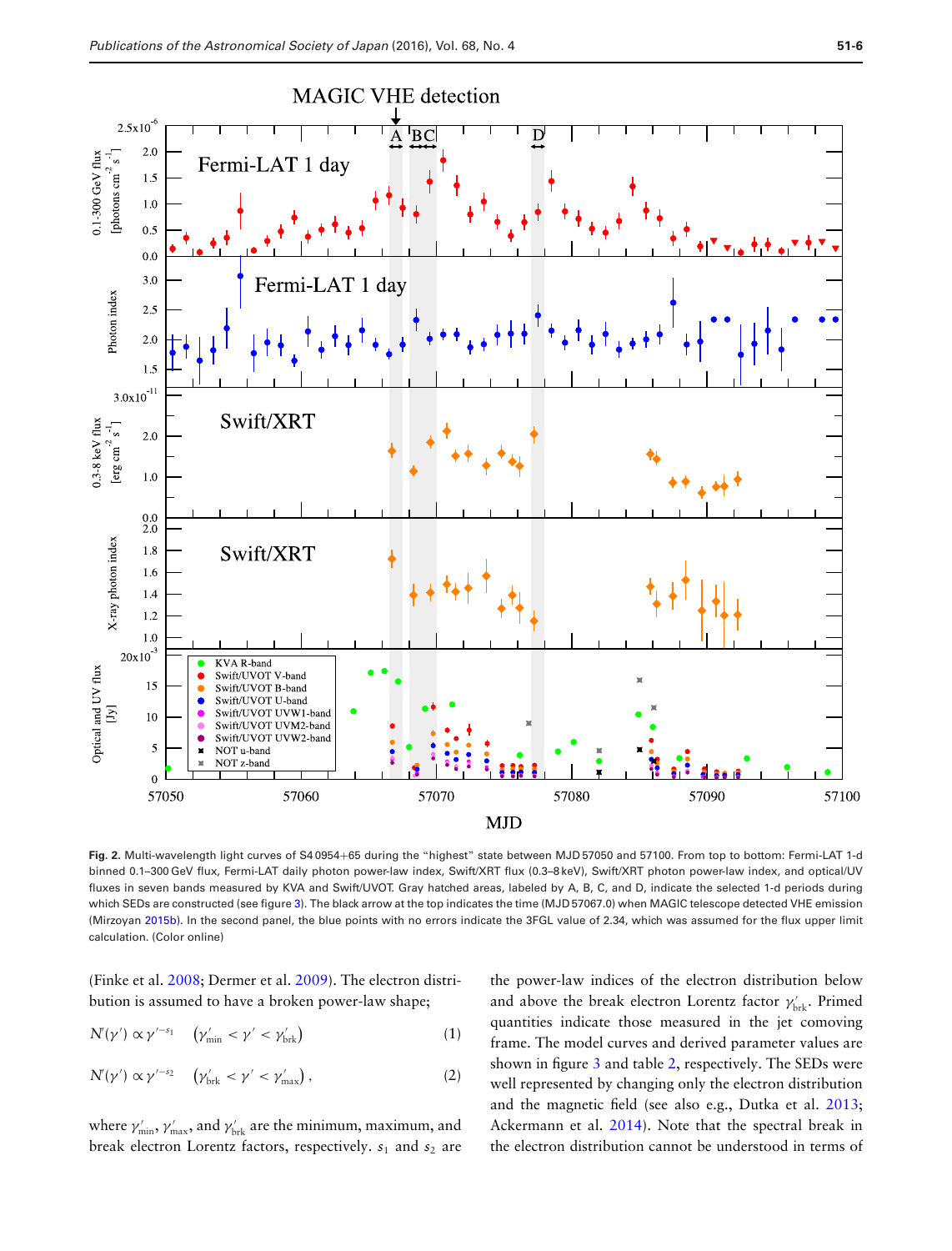<span id="page-6-0"></span>**Table 1.** Swift/XRT power-law indices and fluxes during MJD 57066–57078, the GeV-brightest period.

| MJD      | PL index        | $0.3-8$ keV flux<br>$(10^{-11}$ erg cm <sup>-2</sup> s <sup>-1</sup> ) |
|----------|-----------------|------------------------------------------------------------------------|
| 57066.71 | $1.72 \pm 0.08$ | $1.64 \pm 0.19$                                                        |
| 57068.30 | $1.39 \pm 0.11$ | $1.14 \pm 0.15$                                                        |
| 57069.55 | $1.41 \pm 0.08$ | $1.85 + 0.16$                                                          |
| 57070.76 | $1.49 \pm 0.08$ | $2.13 \pm 0.19$                                                        |
| 57071.42 | $1.42 \pm 0.08$ | $1.51 \pm 0.15$                                                        |
| 57072.35 | $1.46 \pm 0.14$ | $1.57 \pm 0.21$                                                        |
| 57073.68 | $1.57 \pm 0.16$ | $1.28 + 0.24$                                                          |
| 57074.81 | $1.27 \pm 0.09$ | $1.59 \pm 0.20$                                                        |
| 57075.61 | $1.39 \pm 0.09$ | $1.38 \pm 0.17$                                                        |
| 57076.15 | $1.27 \pm 0.14$ | $1.27 + 0.27$                                                          |
| 57077.21 | $1.15 \pm 0.10$ | $2.05 \pm 0.24$                                                        |

radiative cooling, because  $s_2 - s_1$  does not correspond to the canonical value of 1.0 (e.g., Longair [2011\)](#page-9-22). We found that the  $\gamma$  rays can be modeled by an external Compton (EC) component, rather than synchrotron self-Compton (SSC), despite the BL Lac classification for this object (Mukherjee et al. [1995\)](#page-9-23). We modeled the seed photon source for this process as a monochromatic isotropic external radiation field with energy density  $u_{\text{seed}} = 2.4 \times 10^{-4} \text{ erg s}^{-1}$  and energy  $\epsilon_0 = 7.5 \times 10^{-7}$  in  $m_e c^2$  units. This corresponds to a dust temperature of  $T_{\text{dust}} = 1500 \text{ K}$  and, for a disk luminosity of 3.0  $\times$  10<sup>43</sup> erg s<sup>-1</sup> and, using the relation from equation (1) in Nenkova et al. [\(2008\)](#page-9-24), a dust radius of 2.1  $\times$  10<sup>17</sup> cm. Note that, as shown in figure [3,](#page-6-1) the SSC component is lower than that of the EC by two orders of magnitude under the parameter values tabulated in table [2.](#page-7-0) Note also

<span id="page-6-1"></span>

**Fig. 3.** Quasi-simultaneous (<1 d) SEDs of S4 0954+65 during the four selected time intervals. (Top left) The SED on MJD 57066.5–57067.5, including MAGIC VHE detection time. Optical/UV data are taken from KVA *R*-band and Swift/UVOT measurements. X-ray and MeV/GeV fluxes are from Swift/XRT and Fermi-LAT, respectively. The blue line indicates a model curve (Synchrotron, EC, and SSC emissions are summed up) calculated based on one-zone synchrotron emission and inverse-Compton scattering of dust torus photons (Finke et al. [2008;](#page-8-12) Dermer et al. [2009\)](#page-8-13). The two orange lines indicate the dust torus and accretion disk emissions. The gray circles are historical fluxes taken from the NED database. The derived parameter values are tabulated in table [2.](#page-7-0) (Top right) Same as top left-hand panel but for the SED on MJD 57068–57069 (shown in green). (Bottom left) Same as top left-hand panel but for the SED on MJD 57069–57070 (shown in cyan). (Bottom right) Same as top left-hand panel but for the SED on MJD 57077–57078 (shown in red). The KVA *R*-band flux is not included during this period due to lack of observation. (Color online)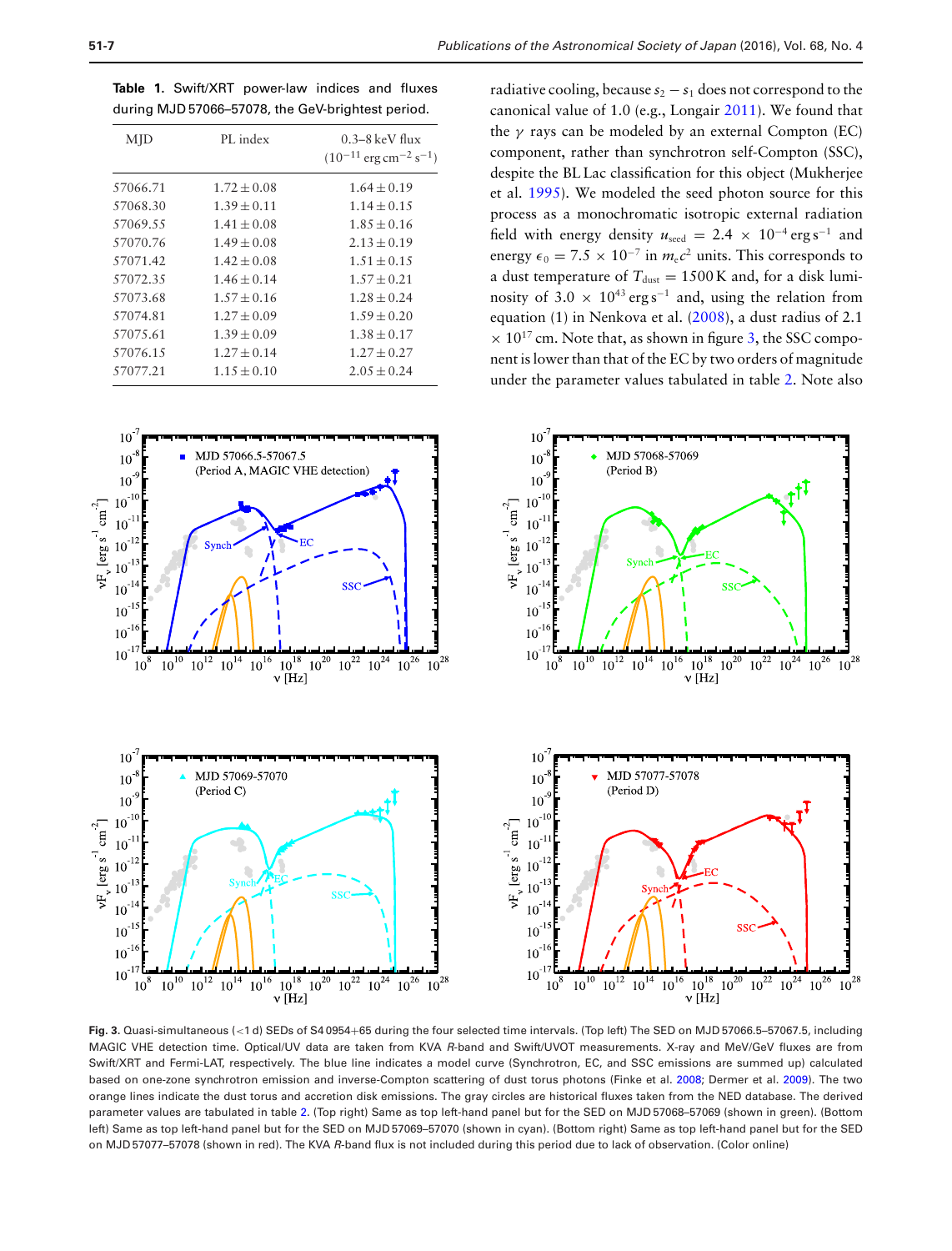| Parameter                                                  | Symbol                | MJD                  |                      |                      |                      |  |
|------------------------------------------------------------|-----------------------|----------------------|----------------------|----------------------|----------------------|--|
|                                                            |                       | 57066.5-57067.5      | 57068-57069          | 57069-57070          | 57077-57078          |  |
| Redshift                                                   | $\boldsymbol{z}$      | 0.368                |                      |                      |                      |  |
| Bulk Lorentz factor                                        | $\Gamma$              | 30                   |                      |                      |                      |  |
| Doppler factor                                             | $\delta_D$            | 30                   |                      |                      |                      |  |
| Variability timescale [s]                                  | $t_v$                 | $1.0 \times 10^{5}$  |                      |                      |                      |  |
| Comoving radius of blob [cm]                               | $R'_{\rm b}$          | $6.6 \times 10^{16}$ |                      |                      |                      |  |
| Magnetic field [G]                                         | B                     | 0.6                  | 1.4                  | 1.0                  | 1.0                  |  |
| Low-energy electron spectral index                         | s <sub>1</sub>        | 2.4                  | 2.3                  | 2.4                  | 2.4                  |  |
| High-energy electron spectral index                        | $s_2$                 | 4.5                  | 4.0                  | 3.0                  | 4.0                  |  |
| Minimum electron Lorentz factor                            | $\gamma'_{\rm min}$   | 1.0                  | 1.0                  | 1.0                  | 1.5                  |  |
| Break electron Lorentz factor                              | $\gamma'_{\rm brk}$   | $8.0 \times 10^{3}$  | $6.0 \times 10^{2}$  | $6.0 \times 10^{2}$  | $6.0 \times 10^{2}$  |  |
| Maximum electron Lorentz factor                            | $\gamma'_{\rm max}$   | $2.0 \times 10^{4}$  | $1.0 \times 10^{4}$  | $1.0 \times 10^{4}$  | $1.0 \times 10^{4}$  |  |
| Black hole mass $[M_{\bigodot}]$                           | $M_{BH}$              | $3.4 \times 10^{8}$  |                      |                      |                      |  |
| Disk luminosity [erg $s^{-1}$ ]                            | $L_{\rm disk}$        | $3.0 \times 10^{43}$ |                      |                      |                      |  |
| Inner disk radius $[R_g]$                                  | $R_{\rm in}$          | 6.0                  |                      |                      |                      |  |
| Seed photon source energy density $[erg cm^{-3}]$          | $u_{\text{seed}}$     | $2.4 \times 10^{-4}$ |                      |                      |                      |  |
| Seed photon source photon energy $[m_e c^2 \text{ units}]$ | $\epsilon_{\rm seed}$ | $7.5\times10^{-7}$   |                      |                      |                      |  |
| Dust torus luminosity [erg $s^{-1}$ ]                      | $L_{\text{dust}}$     | $3.9 \times 10^{42}$ |                      |                      |                      |  |
| Dust torus radius [cm]                                     | $R_{\text{dust}}$     | $2.1 \times 10^{17}$ |                      |                      |                      |  |
| Dust temperature [K]<br>$T_{\text{dust}}$                  |                       | 1500                 |                      |                      |                      |  |
| Jet power in magnetic field $[erg s^{-1}]$                 | $P_{j, B}$            | $1.0\times10^{46}$   | $5.7 \times 10^{46}$ | $2.9 \times 10^{46}$ | $2.9 \times 10^{46}$ |  |
| Jet power in electrons $[erg s^{-1}]$                      | $P_{\rm j, e}$        | $1.1\times10^{45}$   | $6.1 \times 10^{44}$ | $1.3 \times 10^{45}$ | $1.1 \times 10^{45}$ |  |

#### <span id="page-7-0"></span>**Table 2.** Model parameters.

that once we assume that SSC emission is responsible for the X-ray and MeV/GeV  $\gamma$ -ray emissions, the required magnetic field becomes very small (*B* ∼ 1 mG) because of the relatively large Compton dominance of  $L_{\text{IC}}/L_{\text{sync}}$  ∼ 10. Since this is much weaker than the typical magnetic field derived from blazar SED modeling [∼1 G, see e.g., Ghisellini et al. [\(2010\)](#page-8-16)], our modeling under the EC assumption seems reasonable. There would be another option that the X-ray and MeV/GeV emissions are from SSC and EC components, respectively. However, given the lack of evidence of a spectral break between the X-ray and MeV/GeV data points, it is simpler to assume that only a single EC component is responsible for both X-ray and MeV/GeV emissions. In this regard, more precise flux measurements are needed to determine whether our assumption is valid or an alternative SSC+EC modeling is required.

During the GeV spectral hardening (MJD 57066.5– 57067.5, period A), the break energy of the electron distribution  $\gamma_{\text{brk}}'$  increased about one order of magnitude (up to  $8 \times 10^3$  from  $6 \times 10^2$ ) due to the rising shape of the LAT  $vF_v$  spectrum, indicating a rapid injection of highenergy electrons with  $\gamma' \sim 10^3$ – $10^4$ . The observed softer X-ray spectrum in period A would result from the modest contribution of synchrotron photons emitted by the highest energy electrons instead of the inverse-Compton X-rays produced by the lowest energy electrons (see upper lefthand panel of figure [3\)](#page-6-1). We note that the spectral break

at  $E_{\text{break}} = 2.66^{+0.70}_{-0.48} \text{ keV}$  seen in period D can be modeled by setting the minimum Lorentz factor of the electron distribution to be 1.5. Note also that a similar X-ray break seems to be present in the X-ray data during period D (MJD 57068–57069), which is again reasonably modeled by  $\gamma'_{\min} = 1.0$  (see upper right-hand panel in figure [3](#page-6-1) and table [2\)](#page-7-0). Therefore, we stress that X-ray spectroscopy is a powerful tool to constrain the minimum electron Lorentz factor  $\gamma'_{\min}$  of the emitting electron distribution (see also e.g., Celotti & Ghisellini [2008\)](#page-8-17). We also point out that the observed spectral break is a good indication that the EC component indeed dominates over SSC in the X-ray band, because it is difficult to produce such a break by assuming SSC.

From SED modeling, we also found that the jet power in the magnetic field  $(P_B)$  dominates over the jet power in emitting electrons  $(P_e)$  by a factor of 10–100 (see table [2\)](#page-7-0). Here we define the jet power components as in Finke, Dermer, and Böttcher ([2008\)](#page-8-12);  $P_i = 2\pi R^2 \Gamma^2 \beta c U_i'$  ( $i = B, e$ ), where  $\Gamma = (1 - \beta^2)^{-1/2}$  is the bulk Lorentz factor of the emitting blob,  $U'_{B} = B^2/8\pi$  and  $U'_{e} = (m_e c^2/V') \int_{\gamma'_{min}}^{\gamma'_{max}} \gamma' N'_{e}(\gamma')$ are the energy densities of magnetic field and electrons, respectively, and  $V' = (4/3)\pi R'^3$  is the volume of the emitting blob. Note that this definition assumes a two-sided jet. This Poynting-flux dominance is robust under our EC assumption and not unprecedented considering there are several blazars showing a similar feature of  $P_B > 10P_e$  such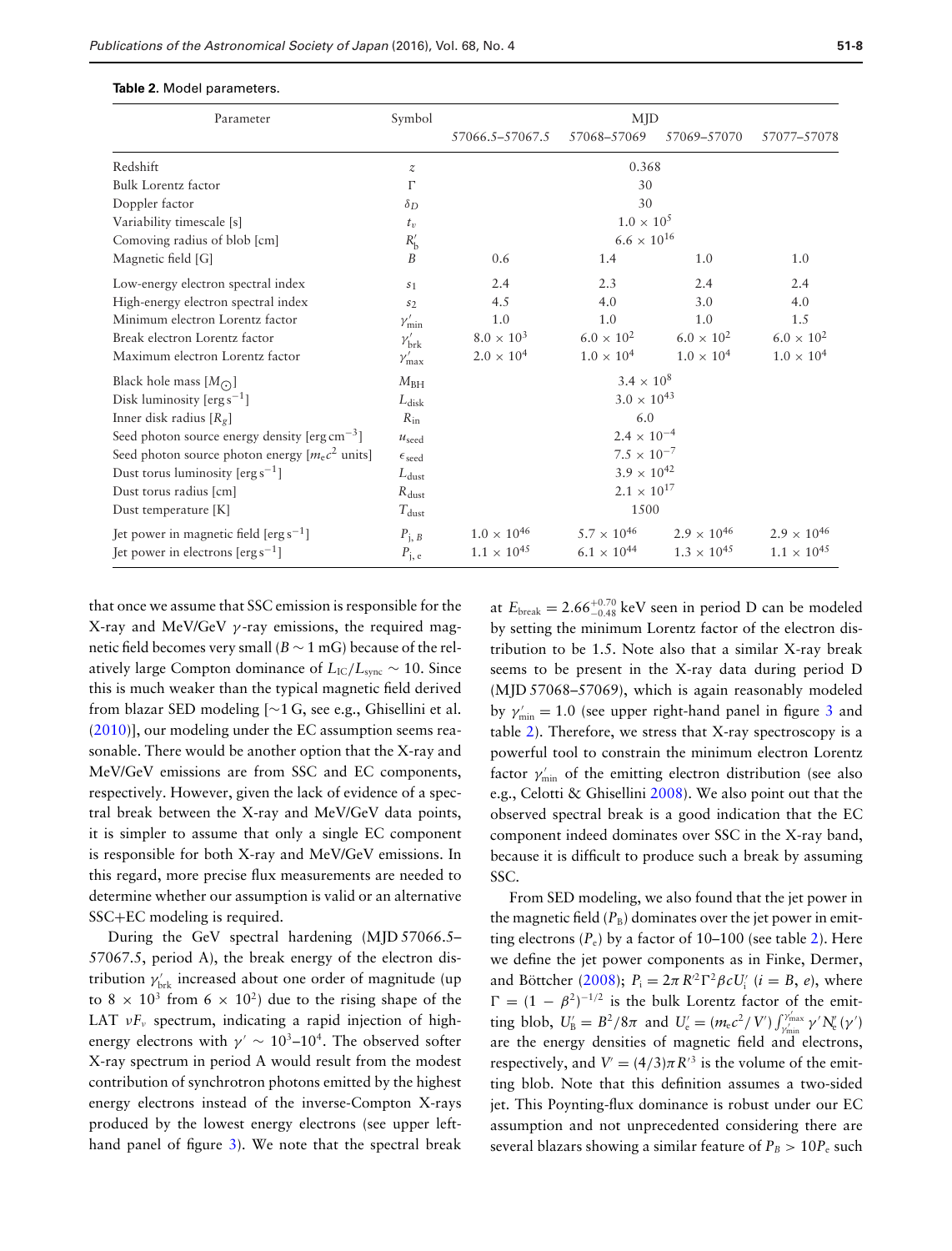as 0234+285 and 0528+134 (see table A2 of Celotti & Ghisellini [2008\)](#page-8-17). There is some evidence that cold protons in the jet  $(P_{p} = 2\pi R^2 \Gamma^2 \beta c (m_p c^2 / V') \int_{\gamma'_{\text{min}}}^{\gamma'_{\text{max}}} N'_{p}(\gamma'),$  where  $N'_{\text{p}}$  is a proton distribution and  $N'_{\text{p}} = N'_{\text{e}}$  is assumed, see e.g., Ghisellini et al. [2014\)](#page-8-18) can carry much larger (as large as 100 times) power than the emitting electrons (e.g., Sikora & Madejski [2000;](#page-9-25) Ghisellini et al. [2014;](#page-8-18) Tanaka et al. [2015\)](#page-9-26). Hence, it is possible in the context of the models presented here, that  $P_B \sim P_e + P_p$ .

This paper serves as a case study for the capability of detecting new VHE sources based upon follow-up of flaring LAT sources showing spectral hardening (i.e., fluxes above  $1.0 \times 10^{-6}$  photons cm<sup>-2</sup> s<sup>-1</sup> at  $E > 100$  MeV and  $\Gamma_{GeV}$ 2.0). The capabilities of the LAT [specifically the daily allsky monitoring and the improved high-energy performance from Pass 8 (Atwood et al. [2013\)](#page-8-19)] are well suited to these types of efforts and we can expect many such discoveries in the next few years. In fact, several spectral hardening events have been seen from Fermi-LAT FSRQs (e.g., Tanaka et al. [2011;](#page-9-27) Pacciani et al. [2014\)](#page-9-28) which would have been excellent candidates for VHE follow-up at the time.

Additionally, recent theoretical and observational studies of the extragalactic background light (EBL) indicate that the horizon of 100 GeV photons is  $z \sim 1$  (e.g., Finke et al. [2010;](#page-8-20) Domínguez et al. [2011;](#page-8-21) Ackermann et al. [2012b;](#page-8-22) Inoue et al. [2013\)](#page-8-23). The current capabilities of the LAT are allowing us to probe beyond this edge. For example, Tanaka et al. [\(2013\)](#page-9-29) report the detection of two VHE photons from the *z* = 1.1 blazar PKS 0426−380 [see also figure 13 of Ackermann et al. [\(2016\)](#page-8-8) for the Fermi-LAT detection of  $E > 50$  GeV photons from blazars beyond the horizon]. However, the current generation of ground-based VHE observatories have not yet detected a source beyond a redshift of 1. MAGIC recently reported the detection of two high-redshift blazars S3 0218+35 at  $z = 0.944$  (Mirzoyan [2014\)](#page-9-30) and PKS 1441+25 at *z* = 0.939 (Mirzoyan [2015a;](#page-9-31) Abeysekara et al. [2015;](#page-8-24) Ahnen et al. [2015\)](#page-8-25), but, depending on the spectrum of these sources at VHE energies, this might not challenge the current understanding of the EBL. Triggering VHE observations of moderately-high-redshift blazars with the Fermi-LAT when they are in high- and hard-flux states is a way to push the redshift limit of VHE detections further and allow us to learn more about the EBL. This will become even more important when the nextgeneration instrument, CTA, comes online and provides a lower energy threshold combined with better sensitivity.

## **Acknowledgement**

We appreciate the referee's careful reading and valuable comments. The Fermi LAT Collaboration acknowledges generous ongoing support from a number of agencies and institutes that have supported

both the development and the operation of the LAT as well as scientific data analysis. These include the National Aeronautics and Space Administration and the Department of Energy in the United States, the Commissariat à l'Energie Atomique and the Centre National de la Recherche Scientifique/Institut National de Physique Nucleaire ´ et de Physique des Particules in France, the Agenzia Spaziale Italiana and the Istituto Nazionale di Fisica Nucleare in Italy, the Ministry of Education, Culture, Sports, Science and Technology (MEXT), High Energy Accelerator Research Organization (KEK) and Japan Aerospace Exploration Agency (JAXA) in Japan, and the K. A. Wallenberg Foundation, the Swedish Research Council and the Swedish National Space Board in Sweden. Additional support for science analysis during the operations phase is gratefully acknowledged from the Istituto Nazionale di Astrofisica in Italy and the Centre National d'Etudes Spatiales in France. This research ´ was funded in part by NASA through Fermi Guest Investigator grants NNH12ZDA001N and NNH13ZDA001N-FERMI. This research has made use of NASA's Astrophysics Data System. YTT is supported by Kakenhi 15K17652.

### **References**

- <span id="page-8-0"></span>Abdo, A. A., et al. 2011a, ApJ, 727, 129
- <span id="page-8-1"></span>Abdo, A. A., et al. 2011b, ApJ, 736, 131
- <span id="page-8-24"></span>Abeysekara, A. U., et al. 2015, ApJ, 815, L22
- <span id="page-8-4"></span>Acero, F., et al. 2015, ApJS, 218, 23
- <span id="page-8-10"></span>Ackermann, M., et al. 2012a, ApJS, 203, 4
- <span id="page-8-22"></span>Ackermann, M., et al. 2012b, Science, 338, 1190
- <span id="page-8-15"></span>Ackermann, M., et al. 2014, ApJ, 786, 157
- <span id="page-8-8"></span>Ackermann, M., et al. 2016, ApJS, 222, 5
- <span id="page-8-25"></span>Ahnen, M. L., et al. 2015, ApJ, 815, L23
- <span id="page-8-19"></span>Atwood, W., et al. 2013, 2012 Fermi Symposium Proceedings, ed. N. Omodei et al. (SLAC, Stanford University: Menlo Park, CA), eConf C121028 [\(arXiv:1303.3514\)](http://arxiv.org/abs/1303.3514)
- <span id="page-8-9"></span>Atwood, W. B., et al. 2009, ApJ, 697, 1071
- <span id="page-8-7"></span>Bachev, R. 2015, Astronomer's Telegram, 7083
- <span id="page-8-11"></span>Burrows, D. N., et al. 2005, Space Sci. Rev., 120, 165
- <span id="page-8-6"></span>Carrasco, L., Porras, A., Recillas, E., Gonzalez, R., Chavushyan, V., & Carraminana, A. 2015b, Astronomer's Telegram, 7046
- <span id="page-8-5"></span>Carrasco, L., Miramon, J., Porras, A., Recillas, E., Chavushyan, V., & Carraminana, A. 2015a, Astronomer's Telegram, 6996
- <span id="page-8-17"></span>Celotti, A., & Ghisellini, G. 2008, MNRAS, 385, 283
- <span id="page-8-2"></span>Comastri, A., Fossati, G., Ghisellini, G., & Molendi, S. 1997, ApJ, 480, 534
- <span id="page-8-13"></span>Dermer, C. D., Finke, J. D., Krug, H., & Bottcher, M. 2009, ApJ, ¨ 692, 32
- <span id="page-8-21"></span>Domínguez, A., et al. 2011, MNRAS, 410, 2556
- <span id="page-8-14"></span>Dutka, M. S., et al. 2013, ApJ, 779, 174
- <span id="page-8-12"></span>Finke, J. D., Dermer, C. D., & Bottcher, M. 2008, ApJ, 686, 181 ¨
- <span id="page-8-20"></span>Finke, J. D., Razzaque, S., & Dermer, C. D. 2010, ApJ, 712, 238
- <span id="page-8-3"></span>Ghisellini, G., Tavecchio, F., Foschini, L., & Ghirlanda, G. 2011, MNRAS, 414, 2674
- <span id="page-8-16"></span>Ghisellini, G., Tavecchio, F., Foschini, L., Ghirlanda, G., Maraschi, L., & Celotti, A. 2010, MNRAS, 402, 497
- <span id="page-8-18"></span>Ghisellini, G., Tavecchio, F., Maraschi, L., Celotti, A., & Sbarrato, T. 2014, Nature, 515, 376
- <span id="page-8-23"></span>Inoue, Y., Inoue, S., Kobayashi, M. A. R., Makiya, R., Niino, Y., & Totani, T. 2013, ApJ, 768, 197